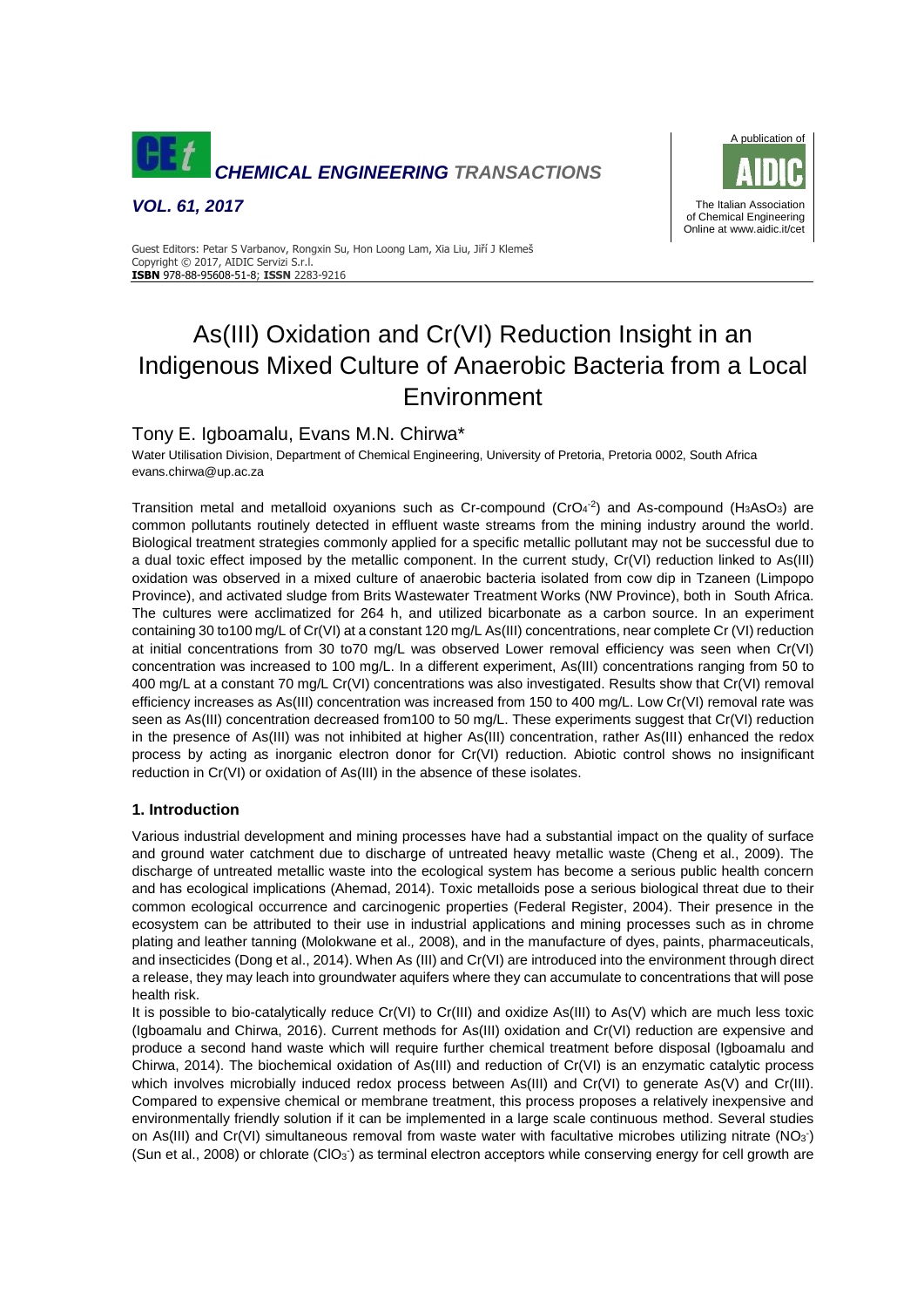already reported (Sun et al.*,* 2010). As(III) oxidation was also achieved by facultative microbes utilizing bicarbonate as sole carbon source, while generating -256 kJ/mol of energy (Aniruddha and Wang, 2010). Under acidic condition, simultaneous Cr(VI) reduction and As(III) oxidation by *Bacillus firmus* TE7 was reported by Bachate et al. (2013).

#### **1.1 Bio-detoxification mechanism**

As reported on our previous report, bio-detoxification mechanism involves stepwise reduction of Cr(VI) to Cr(VI) followed by redox conversion of Cr(V) and As(III) (Figure 1). Cr(VI) infiltrates into the cell membrane, reduces to Cr(V) by accepting 1 proton (H<sup>+</sup>) from the NADH-H (Cervantes et al., 2001). In the presence of As(III), Cr(V) accepts 2 protons (2H<sup>+</sup>) from As(III) for mutual beneficial reduction of Cr(V) to Cr(III) and oxidation of As(III) and As(V). The redox reaction is an exothermic process, generating reasonable amounts of energy for cell growth and metabolism (Igboamalu and Chirwa, 2014).



*Figure 1: Proposed induced bio-catalytic detoxification mechanism of As3+ and Cr6+ in aqueous solution*

In contrast to previous study, the current study investigates As(III) resistant anaerobic bacteria isolated from cow dip in South Africa. The mixed culture together with previous isolated Cr(VI) bacteria were checked for Cr(VI) reduction linked to As(III) oxidation at pH 7 while utilizing HCO<sub>3</sub> as sole carbon source. The first As(III) oxidizing bacteria was isolated in South Africa by Green (1918). From my knowledge, this is the second time As(III) oxidizing bacteria was isolated from cow dip in South Africa. However, an in-depth understanding of As(III) conversion was checked through As(III) and As(V) quantification. This was necessary to ensure if As(III) was indeed a beneficial inorganic metalloids for Cr(VI) reduction. The feasibility of this study is based on the fact that Cr(VI) and As(III) predominate at close pH range from 6-9 (Park et al., 2005) Eq(1-2).

| $HCrO4$ <sup>- <math>\stackrel{k_{a2}}{\Leftrightarrow}</math> CrO<sub>4</sub><sup>2-</sup> + H<sup>+</sup></sup> | $K_{a2}$ = 10 <sup>-5.6</sup> pH = -log [ $K_{a2}$ ] = 5.6 | (1) |
|-------------------------------------------------------------------------------------------------------------------|------------------------------------------------------------|-----|
| $H_3AsO_3^o \stackrel{k_{a4}}{\Leftrightarrow} H_2AsO_3 + H^+$                                                    | $K_{a4} = 10^{-9.2}$ pH = -log [ $K_{a4}$ ] = 9.2          | (2) |

#### **2. Material and methods**

#### **2.1 Culture and media**

Water samples from an old cow dip in Tzaneen Limpopo and dried sludge samples from sand drying beds at Brits Wastewater Treatment Work were used as inoculum for the mixed culture of bacteria used. The water sample from the cow dip consists of insecticide which is normally used for insect control on cows. This product has been reported to consist of a reasonable amount of arsenic compounds. Dry sludge is also from a treatment plant located near an abandoned chrome processing facility, which periodically received flows from it. The water and sludge samples were cultivated for 24 h in 100 mL of sterile nutrient broth amended with 70 mg/L of Cr(VI) and 120 mg/L As(III) under shaking at 120 rpm in a rotary Environmental Shaker (Labotech, Gauteng, South Africa). Anaerobic cultures were grown in 200 mL bottle purged with nitrogen gas (99 %) for 5 min, closed with silicone rubber, aluminium stoppers and covered with aluminium foil to prevent light penetration. The 16S rRNA genes analysis was used for characterization and resulting sequences were matched to known bacteria in the GenBank using a basic BLAST search of the National Centre for Biotechnology Information (NCBI, Bethesda, MD).

#### **2.2 Batch experiment investigation**

In a 200 mL bottle covered with aluminium foil containing 200 mL nutrient broth, cultures were grown anaerobically for 24 h. Cells were collected, and centrifuged for 10 min at 6,000 rpm at 4  $\degree$ C after 24 h. The supernatant was decanted and the remaining pellet was washed three times in a sterile saline solution (0.85 %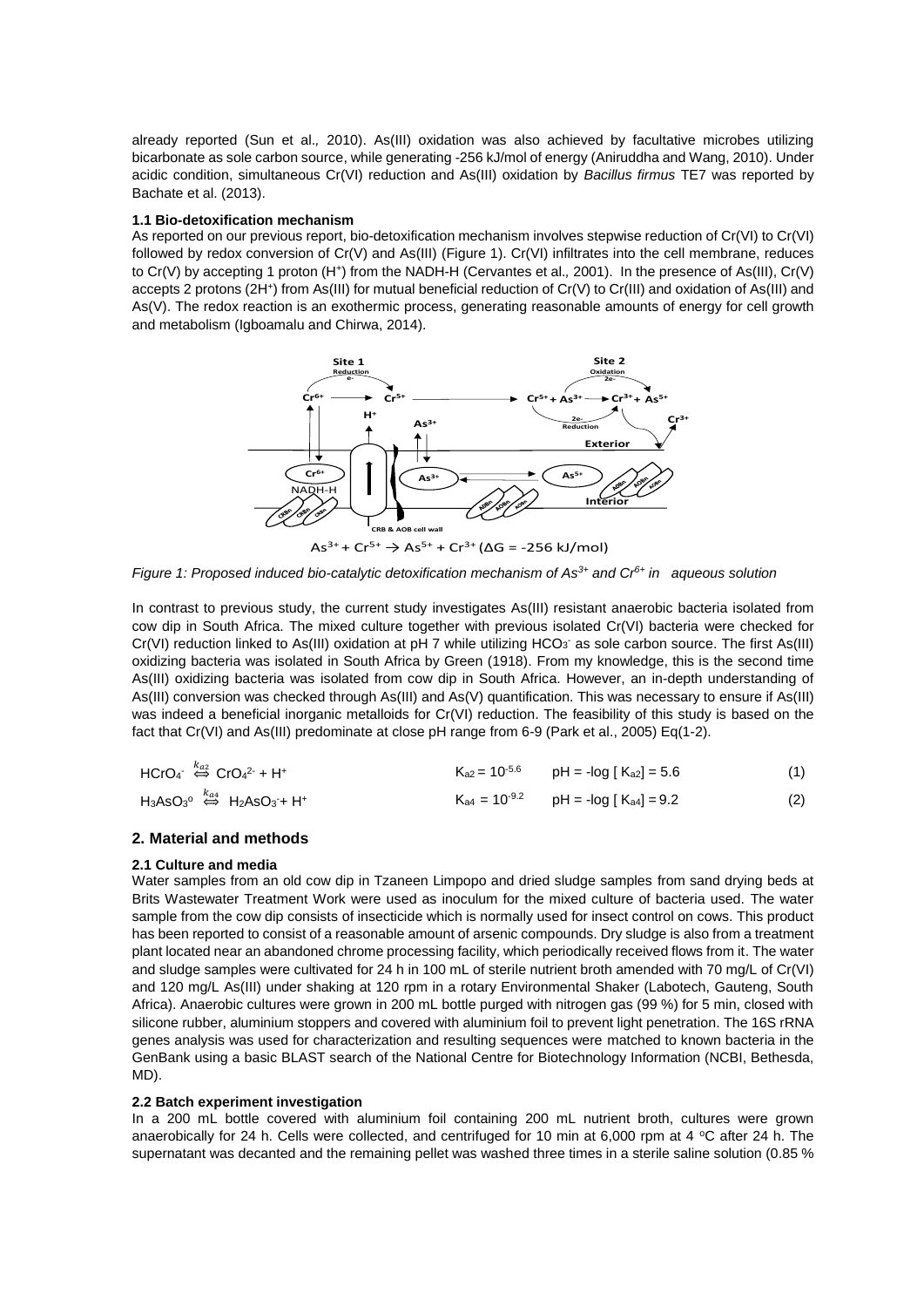NaCl. Anaerobic As(III) oxidation and Cr(VI) reduction experiments were conducted in 200 mL bottles using cells harvested after 24 hours incubation. Anaerobic condition was achieved by purging 99 %  $N_2$  gas in the bottle containing harvested cell. Prior inoculating the bottles with harvested cells, 1 mL of the sample was initially withdrawn from the bottle to determine the As(III) and As(V) concentration, and absorbance of Cr(VI) before reintroducing the cells in each bottle. In 200 mL basal mineral medium, the cell was re-suspended before adding Cr(VI) and As(III). As(III) and Cr(III) stock solutions were added to give a final required concentration. The experiments were conducted at 30±2 °C over 264 h at 120 rpm on the orbital shaker (Labotec, Gauteng, South Africa). The samples withdrawn in serum bottles over time were centrifuged using a 2-5 mL. Eppendorf tube at 6,000 rpm for 10 min in a Minispin® Microcentrifuge (Eppendorf, Hambury, Germany). The supernatant was used for As(III), As(V) and Cr(VI) analysis.

#### **2.3 Analytical Methods**

As(III) and As(V) were measured using ion chromatography equipped with 944 professional UV/Vis detector and 856 professional conductivity detector (Metrohm, South Africa). Cr(VI) on the other hand was measured using the UV/Vis spectrophotometer (WPA, light wave II, Labotech, South Africa). The presence of Cr(VI) in the sample was visualized by the change of the colour after adding 1, 5-diphenyl carbazide (APHA, 2005).

# **3. Results and discussion**

#### **3.1 Microbial analysis**

Microbial performance of 12 isolated cultures in the water and dried sludge samples from local environment was evaluated for microbial induced As(III) oxidation and Cr(VI) reduction under anaerobic condition at pH of 7.3. Individual performance of these isolates (Y1-Y12) were investigated at initial Cr(VI) and As(III) concentrations of 70 mg/L and 120 mg/L. In Figures 2 and 3 results showed a near complete Cr(VI) reduction within 168 hours of incubation with Cr(VI) removal efficiency close to 99 %. The tendency for these isolates to achieve near complete Cr(VI) reduction suggest the existence of Cr(VI) reducing and As(III) oxidizing enzymes. These were indicated by observed removal rates as shown in Figure 2. High Cr(VI) removal rate was achieved in samples (Y2, Y5, Y8, Y10, and Y11) when compared to other isolates. The performance of these isolates could be associated with their acclimatization to Cr(VI) and As(III) concentration, and the diverse means of detoxification, suggesting the beneficial use to enhance redox conversion of Cr(VI) to Cr(III), and oxidation of As(III) to As(V). The strain identification was based on the  $\pm$  700 bp partial sequence of the 16S rRNA gene of the organism. The sequences were compared against the GenBank of the National Centre for Biotechnology in the United States of America using a basic BLAST search and it showed 100 % sequence identity with Bacilli sp, Exiquobacterium profundum and Staphylococcus sp. (Figure 4).

Cr(VI) Removal Efficiency

Cr(VI) Removal Efficiency





*Figure 2: Cr(VI) removal efficiency of individual isolates*

*Figure 3: Performance of individual isolate in 70 mg/L Cr(VI) and 120 mg/L As(III)*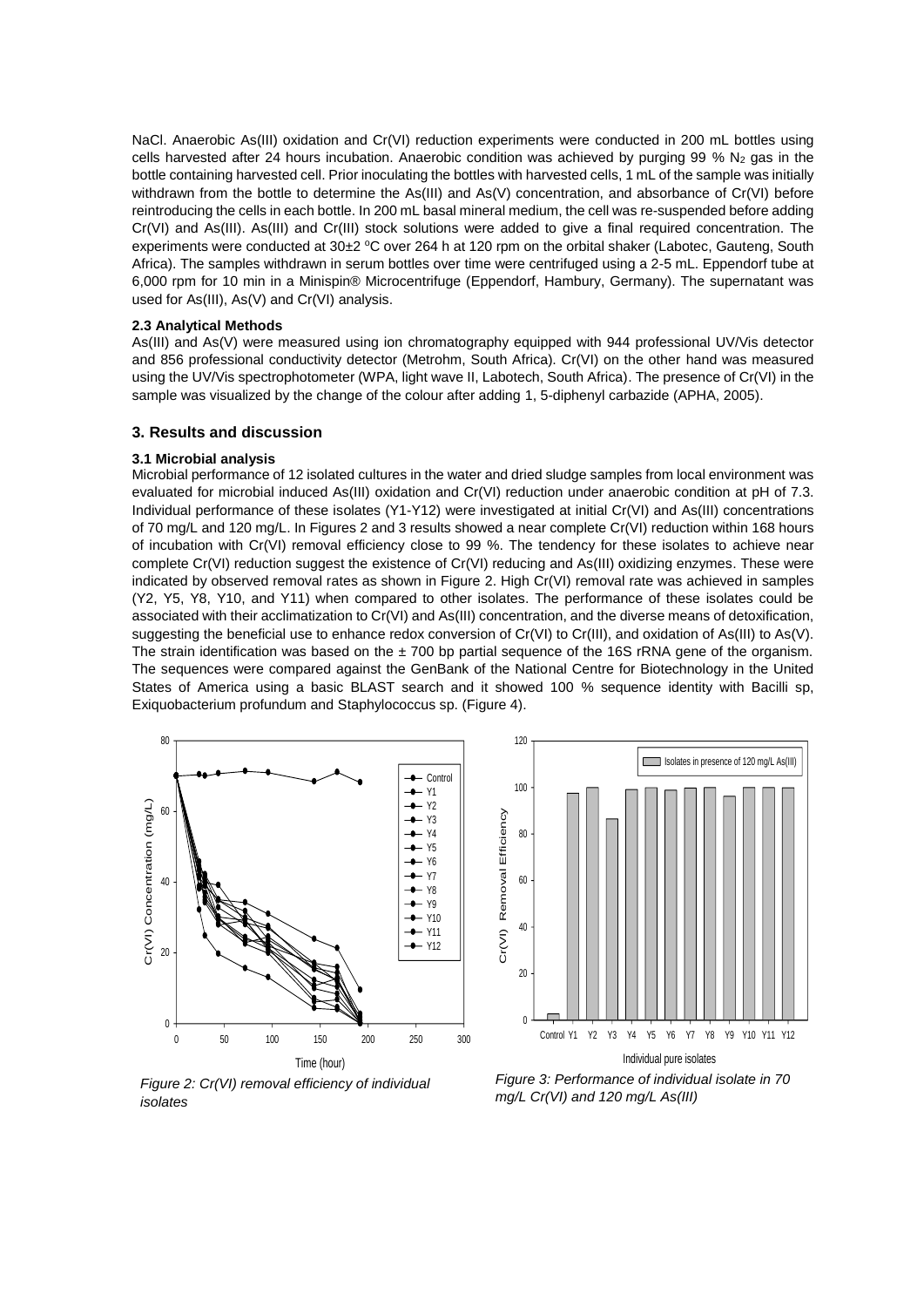

*Figure 4: Phylogenetic tree of persistent bacterial cells in inoculated batch reactor after operation derived from the 16S rRNA gene sequence.* 

## **3.2 Individual culture at different Cr(VI) concentration in the presence of As(III)**

Figures 6, 7 and 8 show selected individual isolates Y2, Y5, Y8, Y10, and Y11 at initial Cr(VI) concentrations ranging from 50 mg/L to 100 mg/L at constant 120 mg/L As(III) concentration .Results showed a near complete Cr(VI) reduction achieved by the individual strains, with removal efficiency of ≥ 99 % from (50-120)h of incubation at 50 mg/L Cr(VI) concentrations as shown in Figures 5 and 6. 86-97 % of C(VI) removal efficiency was achieved by the individual strains when Cr(VI) concentration was increased to 70 mg/L at 120 mg/L As(III) concentration in Figure 8. 28 - 59 % Cr(VI) removal efficiency was achieved when Cr(VI) concentration was further increased to 100 mg/L at 120 mg/L As(III) concentration as shown in Figure 7. Increasing Cr(VI) concentration above 100 mg/L at constant 120 mg/L As(III) concentration, inhibition effect was observed. Considering the corresponding 120 mg/L As(III) concentration, the result is not shown. At initial Cr(VI) concentration ranging from 30 mg/L to 70 mg/L, 80-99 % As(III) oxidation efficiency was achieved in all the strains in Cr(VI) concentration ranging from 30-70 mg/L.

## **3.3 Simultaneous As(III) oxidation and Cr(VI)reduction under anaerobic condition**

Simultaneous oxidation of As(III) and Cr(VI) reduction was investigated in a batch experiment under varying As(III) concentration ranging from 50 mg/L to 400 mg/L at constant 70 mg/L Cr(VI) concentration in an anaerobic mixed culture of isolated bacteria. The strains used in this experiment were previously checked for toxic resistance and ability to induce redox conversion of Cr(VI) and As(III). Results showed that mixed culture achieved near complete Cr(VI) reduction as As(III) concentrations increases from 50 mg/L to 400 mg/L. However, much higher Cr(VI) removal efficiency was seen when As(III) concentrations was increased from 150 mg/L to 400 mg/L see in Figure 9. Furthermore, Cr(VI) reduction was seen as a function of As(III) concentration and microbial cells, as Cr(VI) removal efficiency increases from 7 % to 99 %. This suggests that microbes play a vital role during redox conversion of Cr(VI) to Cr(III). Catalytic induced stepwise reduction of Cr(VI) to Cr(III) started after 1-2h of incubation at high As(III) concentrations, Slow Cr(VI) reduction rate was observed as As(III) concentration decreases from 80 to 50 mg/L. At 50 mg/L As(III) concentration, only 7 % of Cr(VI) concentration was reduced in Figure 9. Clearly, this is not the case of an inhibition effect, but it could be attributed to low Cr(VI) to As(III) mole ratio. As(III) oxidation on the other hand was investigated after 2 - 3 h, and near completed oxidation was achieved after 72 h to 216 h at lower As(III) concentrations in Figure 10. As(III) oxidation was enhanced at 70 mg Cr(VI)/L as As(III) concentration increases from 50 mg/L to 120 mg/L with corresponding increase in As(V) concentration. Slow oxidation rate was seen as As(III) concentration increased to ≥ 250 mg/L. This suggest that low oxidation rate at high As(III) concentration may be as a result of complete reduction of intermediate form of  $Cr(V)$ , i.e.,  $(Cr(V))$ . Further oxidation of As(III) at this concentration could suggests that As(III) oxidation was also facilitated by enzymatic reactions.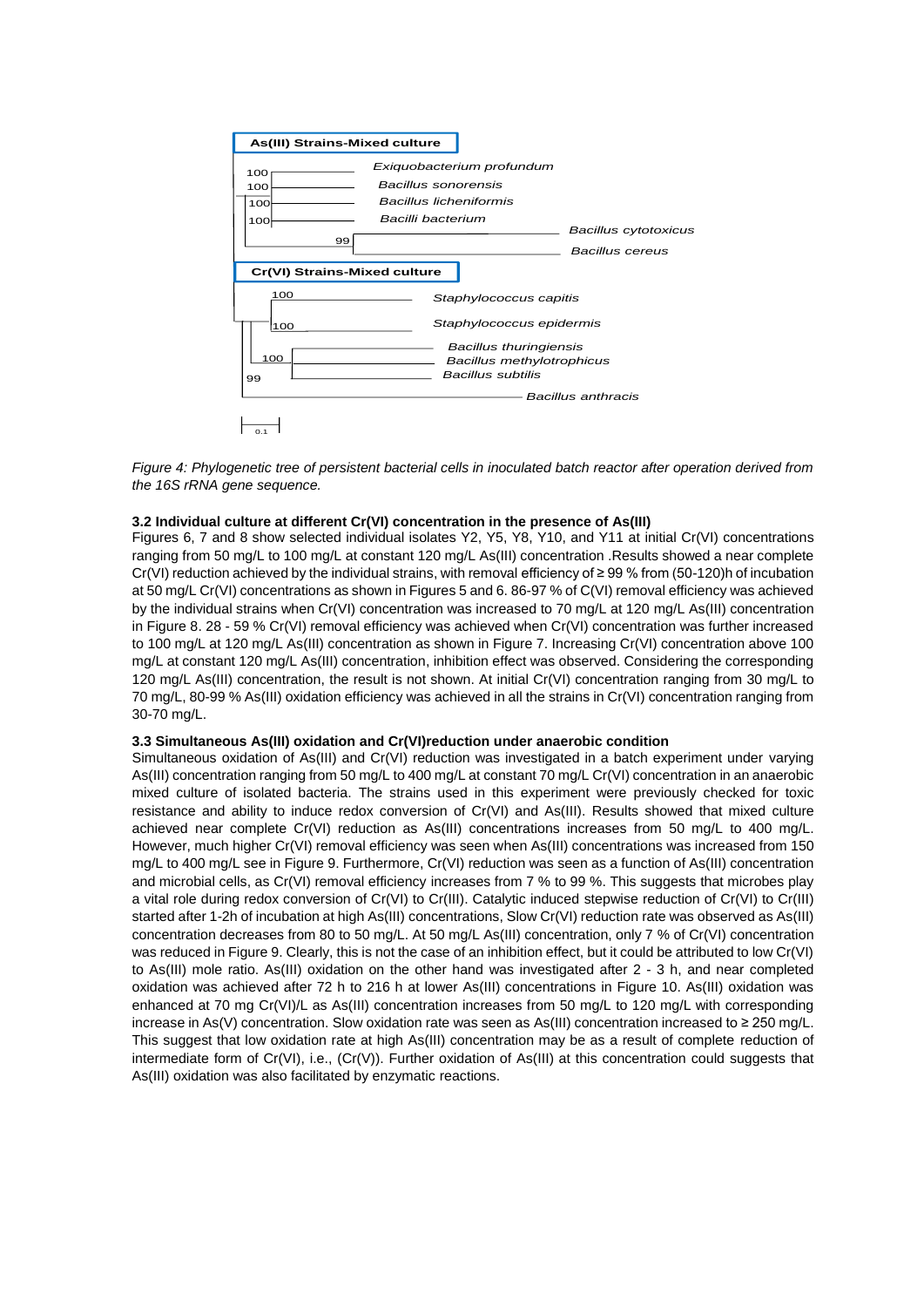

*Figure 5:* Abiotic control versus Cr(VI) reduction *Figure 6: 50 mg/L Cr(VI) and 120 mg/L of Arsenic* 



*Figure 7: 100 mg/L Cr(VI) and 120 mg/L of Arsenic Figure 8: 70 mg/L Cr(VI) and 120 mg/L of Arsenic* 





*Figure 9: Cr(VI) reduction at As(III) ranging from Figure 10: As(III) oxidation at different concentration ranging 50 - 400 mg/L from 50 - 200 in presence of 70 mg/L Cr(VI)*